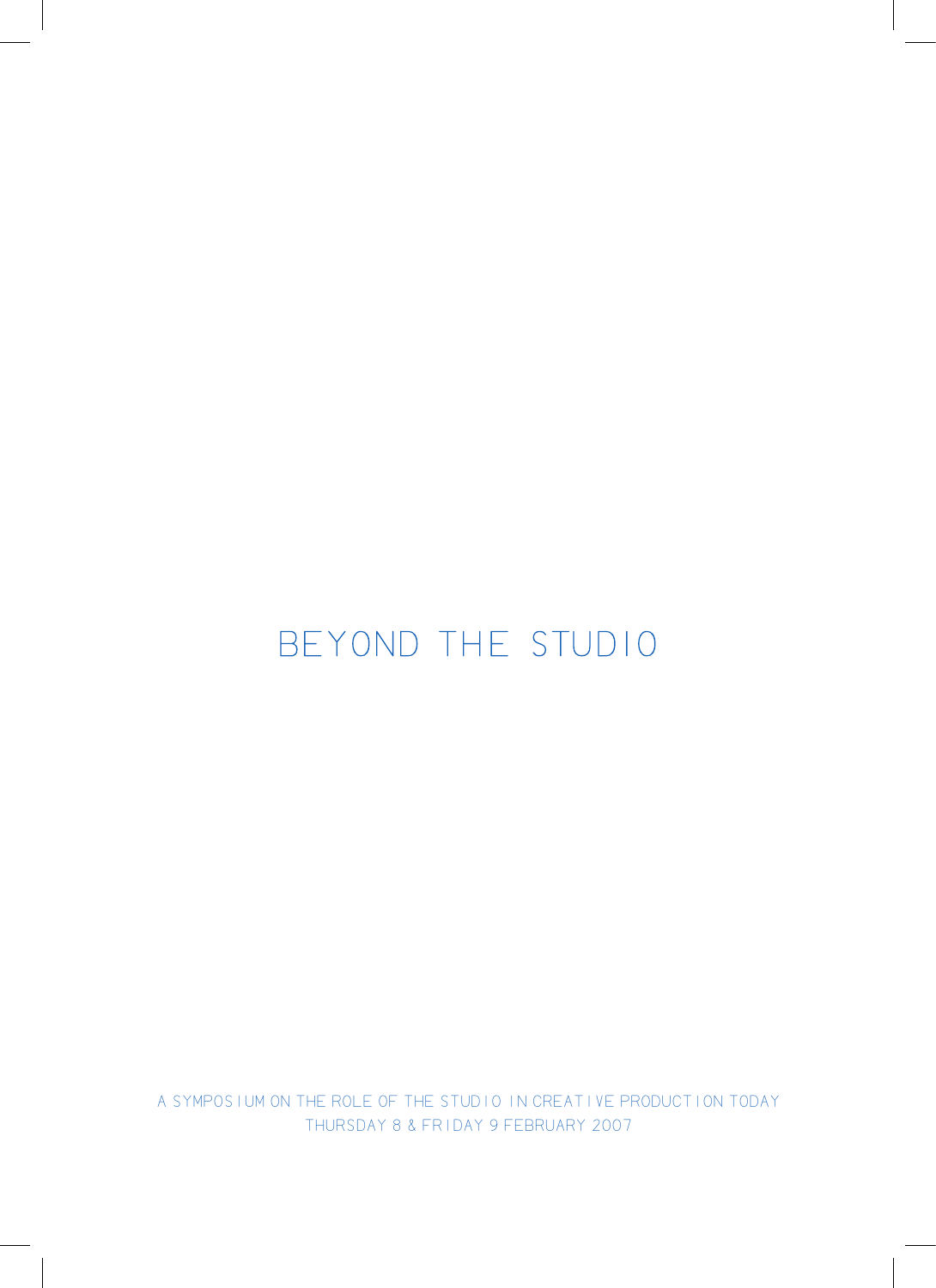

## BEYOND THE STUDIO

A symposium on the role of the studio in creative production today Thursday 8 & Friday 9 February 2007

Organised by Dublin City Gallery The Hugh Lane in association with the National College of Art & Design, Dublin, and the National Sculpture Factory, Cork.

*Beyond the Studio* takes place in the context of *The Studio* exhibition currently running at Dublin City Gallery The Hugh Lane. Curated by Jens Hoffmann and Christina Kennedy, the exhibition responds to the unique context of the permanently installed Francis Bacon Studio at the Hugh Lane and in addition revisits a highly influential text: 'The Function of the Studio', written by Daniel Buren, in 1970/71, which called for the radical rejection of the studio and the nature of artmaking it obliges. Its ideas strongly informed the thinking behind *The Studio.*

The keynote address which inaugurates *Beyond the Studio* takes the form of a conversation between Daniel Buren and Jens Hoffmann. It will re-assess the relevance of ideas raised within the original text amid contemporary notions of the role and function of the studio and re-evaluate the relationships between the studio, the work of art and the art institution. The second day at the National College of Art & Design will continue the discourse across a variety of issues such as:

What is the "studio" within the diverse and competing terms of contemporary art practice? Is there a tension between the studio as a workshop and the studio as both a space and an object of spectacle? How might we approach the lived experience of inhabiting and operating the studio? In terms of the economy of objects what are the multiple relays between the studio and the museum? What is the "location" of the studio for the multiple nomadic practices of contemporary culture? The city as studio: how do we conceive of the extension of the studio? What makes the studio such a topical matter for discussion? Is the studio a place; a situation; an activity; a fetish; a space of sociability; a zone of autonomy; a vestigial limb or an undisclosed possibility?

Speakers include internationally active artists, curators and critics: Iwona Blazwick, Daniel Buren, Tara Byrne, Thomas Demand, Claire Doherty, Andrew Grassie, Jens Hoffmann, Jaki Irvine, Christina Kennedy, Caoimhín Mac Giolla Léith, Ronan McCrea, John Miller and Karen Wright.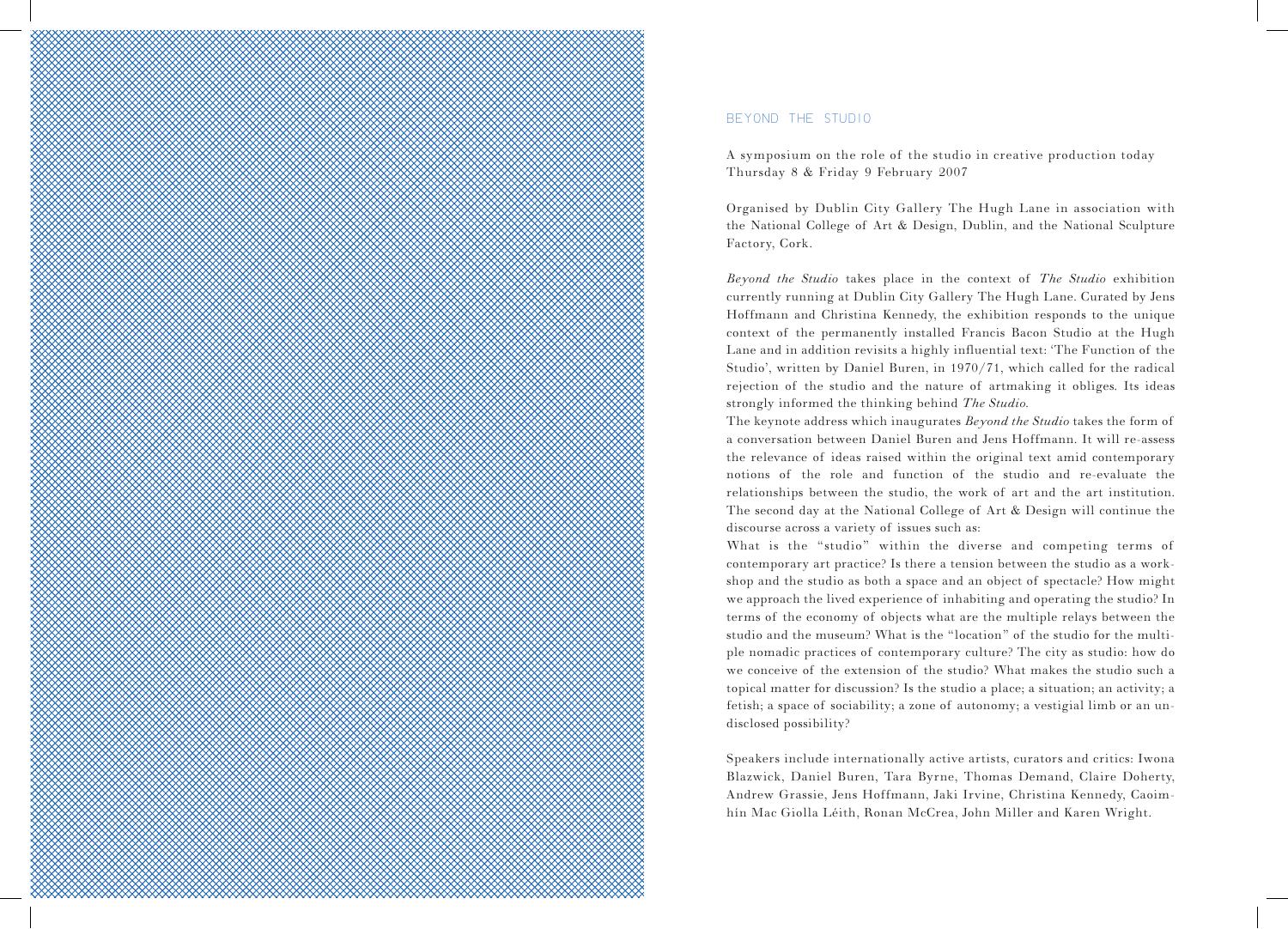#### PROGRAMME

#### THURSDAY 8 FEBRUARY 2007

- Venue Dublin City Gallery The Hugh Lane, Charlemont House, Parnell Square North, Dublin 1
- 18.00 Opening reception and viewing of *The Studio* exhibition

#### 19.00 Keynote Address

*The Function of the Studio (Reloaded)* A conversation between Daniel Buren and Jens Hoffmann

In 1971 French artist Daniel Buren wrote his landmark essay 'The Function of the Studio', in which he investigated the role and function of the artist's studio. The essay strongly informed the ideas behind the exhibition *The Studio* and will form the basis for this conversation with Jens Hoffmann (co-curator of *The Studio*). For this dialogue Buren will elaborate on some of the main arguments expressed in his essay and re-examine key passages of the text to understand its relevance for contemporary art production today, re-evaluating the relationship between the studio, the work of art and the art institution

#### FRIDAY 9 FEBRUARY 2007

- Venue National College of Art & Design, 100 Thomas Street, Dublin 8
- 9.30 Welcome
- 10.00 Opening Session Chair: Henk Slager

*The Studio: metaphor or miracle?* Thomas Demand

*Desert Islands: the studio space as a space of experimentation, retreat or resistance* Iwona Blazwick

*Questions & answers*

- 11.15 Coffee break
- 11.45 Second Session Chair: Jon Wood

*Studio apartment / Luxury loft* John Miller

*The response to new media, the genesis of the contemporary artist's studio* Karen Wright *Respondents:* Jaki Irvine, Ronan McCrea, Tara Byrne

*Questions & answers*

- 13.15 Lunch
- 14.30 Final Session Chair: Mick Wilson

*The Studio as Situation* Claire Doherty *Respondents* Jens Hoffmann, Caoimhín Mac Giolla Léith, Andrew Grassie, Christina Kennedy

*Questions & answers*

16.30 Close

Followed by wine reception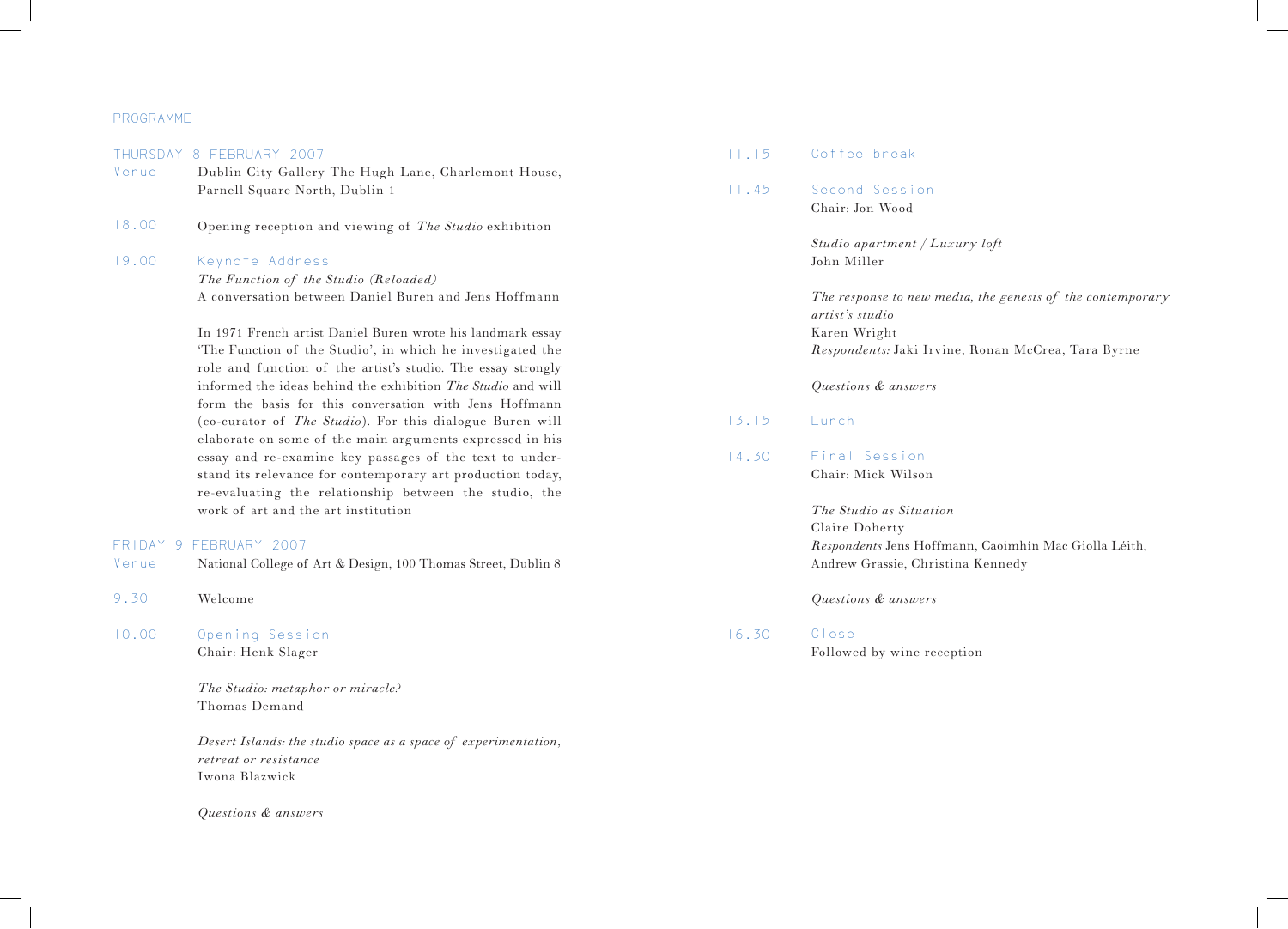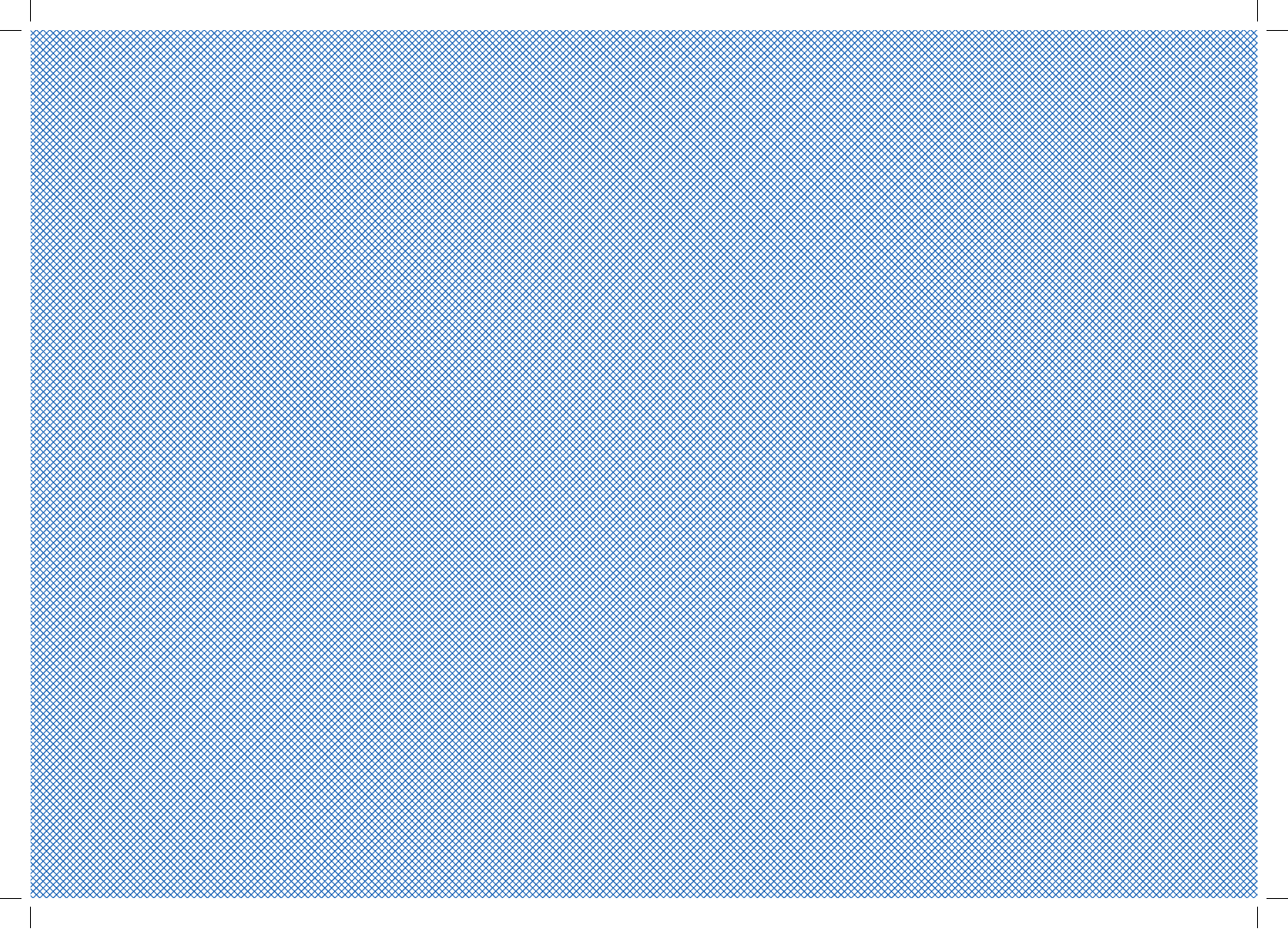#### **BIOGRAPHIES**

IWONA BLAZWICK is Director of the Whitechapel Art Gallery, London. Until 2001, she was Head of Exhibitions and Displays at Tate Modern, where she was responsible for co-curating the installation of the collection and formulating the exhibitions programme. From 1993 to 1997, she worked as an independent curator for museums and major public arts projects in Europe and Japan, devising surveys of contemporary artists and commissioning new works of art. During this period she was also Commissioning Editor for Contemporary Art at Phaidon Press where she created the ongoing book series, *Contemporary Artists Monographs*  and *Themes and Movements.* From 1986 to 1993 she was Director of Exhibitions at London's ICA where she curated exhibitions of modern and contemporary art. She has published numerous publications including *Ilya Kabakov* (1998), *Century City: Art and Culture in the Modern Metropolis* (2001) and *Tate Modern: The Handbook* (2001) and has been on numerous juries including the Turner Prize.

DANIEL BUREN is a French artist who set out in the late 1960s to debunk painting's illusionistic notions by reducing its form to its simplest visual and physical terms in a signature format of vertical stripes. Working always in situ, he has created innumerable artworks in response to environments all over the world. His projects and installations are signifiers for the architectural, social or economic context in which they appear. He is renowned for a number of landmark texts during the early 1970s which critiqued the perceived agendas of the museum and its curators. Recent projects include: 2006, *Daniel Buren*, Modern Art Oxford, England; 2006, *No Comments*, Museo Serralves, Museo de Arte Contemporanea, Porto; 2005, *The Eye of the Storm, Works in Situ by Daniel Buren*, Solomon R. Guggenheim Museum, New York.

TARA BYRNE is Director of the National Sculpture Factory, Cork, an organisation that combines the provision of working spaces for sculptors with an annual programme of conferences, lectures, commissions, residencies and projects. Having studied at Trinity College Dublin and University College Dublin, she worked for the Arts Council of Ireland, the Irish Museum of Modern Art, Alternative Entertainments and the National College of Art and Design, Dublin. In 2003, she initiated the *Changing Role and Significance of the Artist's Studio; the Studio is dead, long live the Studio*, a seminar that foregrounded many of the issues in

*Beyond the Studio*. In 2005, as part of Cork's tenure as European Capital of Culture, she commissioned the major project, Cork Caucus (www. corkcaucus.org), which was curated by Charles Esche, Annie Fletcher and Art/not art and investigated the connection between art and social change. The publication *Cork Caucus: on art, possibility and democracy*  was published in November 2006.

THOMAS DEMAND is a German artist who trained as a sculptor and constructs three-dimensional life-size environments out of cardboard, based on images culled from the media, which he photographs and then destroys. The images, which have come to our attention through the mass media, are drawn from a wide range of topical, cultural and political issues, such as the archives of German filmmaker and National Socialist propagandist Leni Riefenstahl, the kitchen in Saddam Hussein's hideaway in Tikrit, Iraq, and various scenes of social malfunction. He evokes convincingly real, if sterile, generic spaces, which, upon inspection, begin to reveal their staged nature through minute flaws in their construction  $-$  a wrinkle in the paper, an exposed edge  $-$  blurring the boundaries between the imagined and the real. Recent exhibitions include: 2006, *Thomas Demand*, Serpentine Gallery, London; 2005, *Thomas Demand*, Museum of Modern Art, New York; 2004, German Pavilion, 26th Saõ Paolo Biennial, Saõ Paulo.

 $CLAIRE$  DOHERTY is a curator and writer, who leads the Situations programme, as Senior Research Fellow in Fine Art at University of the West of England, Bristol. She graduated from the Courtauld Institute of Art, London in Art History in 1993 and subsequently graduated from the Curating and Commissioning Contemporary Art MA degree course at the Royal College of Art, London. Concurrently she worked at the Serpentine Gallery and Henry Moore Foundation. She was Curator of Exhibitions at Ikon Gallery, Birmingham from 1995 – 2000 and Associate Curator at FACT in Liverpool from 2001 – 2003. Doherty initiated Situations in 2003 as a research and commissioning programme dedicated to the investigation of broadening notions of context and place in contemporary art. The programme has expanded to include a range of off-site commissions, international lectures, events and publishing (www.situations.org.uk). Doherty lectures widely on curatorial issues and is editor of *Contemporary Art: From Studio to Situation*, Black Dog Publishing, 2004. She is also the inaugural International Curatorial Research Fellow at Massey University, Wellington, New Zealand 2006 – 8.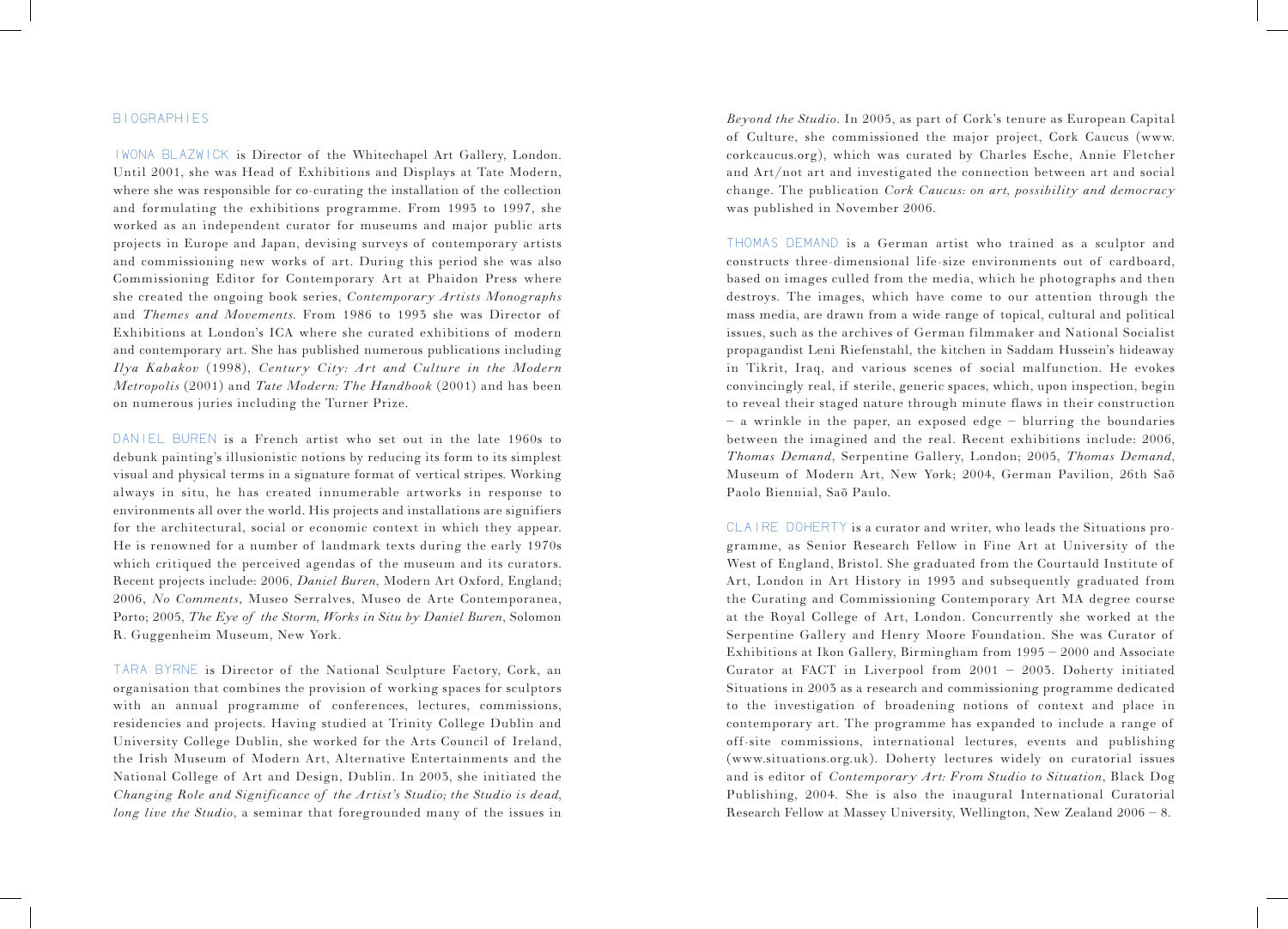ANDREW GRASSIE is a Scottish artist based in London. Grassie paints from photographs, often using elaborate devices to create meticulously rendered tempera paintings. These works, miniature in scale and hyperrealist in style, depict his own London (and sometimes portable) studio, renowned exhibition spaces and fictional exhibitions. Paintings of exhibitions of artworks that were never present together, paintings of paintings being painted, photographed and framed, and paintings of darkened gallery storage areas are some of the litany of tactics employed by the artist to create works with consistent self-reflexivity and endless visual punning. Recent exhibitions include: 2006, *Installation*, Maureen Paley, London; 2006, *Private*, Sperone Westwater Gallery, New York; 2005, *New Hang*, Art Now, Tate Britain, London; 2003, Group Show, Mobile Home, London.

JENS HOFFMANN is a writer and curator based in San Francisco where he is the Director of the Wattis Institute of Contemporary Arts and a Senior Lecturer at the Curatorial Studies Program of the California College of the Arts. He is the co-curator of *The Studio* at Dublin City Gallery The Hugh Lane.

 $JAKI$  IRVINE is an artist who currently lives and works in Dublin having spent many years in London and some time in Italy. Her works in film and video, whether in single-screen format or in more complex multiscreen installations, weave together enticing, though ultimately elusive narratives in which image, voice-over and musical score variously overlap, coalesce and diverge. These languid explorations of human interaction with the natural world, the built environment, and with other humans are suffused with a melancholic lyricism and leavened by a dark, dreamlike humour. Subjectivities split and fragment as the boundaries that separate self from other, or human from animal, become fluid or permeable. In 1995 Irvine was included in the seminal exhibition of Young British Artists, *General Release*, at the Venice Biennale, and she represented Ireland at the 1997 Biennale. Recent projects include: 2006, *In a world like this*, Model Arts & Niland Gallery, Sligo; 2005/06, *The Silver Bridge*, Irish Museum of Modern Art.

CHRISTINA KENNEDY is Head of Exhibitions at Dublin City Gallery The Hugh Lane and co-curator of *The Studio.* She has been Head of Exhibitions at the Hugh Lane since 1997 and in 1998 she was one of the team of archaeologists that excavated the Bacon Studio at 7 Reece Mews. In 2004 she initiated *Hugh Lane Offsite*, an ongoing programme of public art interventions in the city and instigated artist-curated exhibitions in the Hugh Lane including *Clarke & McDevitt Present*; *Offside* with Brian Duggan and Mark Cullen of Pallas Studios. Most recently curated exhibitions include: 2006, *The Studio; Beyond The White Cube: a retrospective of Brian O'Doherty/Patrick Ireland*, co-curated with Barbara Dawson. She has edited numerous exhibition catalogues including *The Studio* and *Beyond the White Cube: a retrospective of Brian O'Doherty/ Patrick Ireland*. She has recently co-authored the guide to the Hugh Lane Collection.

CAOIMHÍN MAC GIOLLA LÉITH is a critic, curator and Senior Lecturer at University College Dublin. His art criticism has appeared in various journals including *Artforum*, *Frieze*, and *Parkett*. His many publications include recent catalogue essays on the work of Franz Ackermann, Cecily Brown, Ellen Gallagher, Candida Höfer, Karen Kilimnik and Michael Raedecker. He has curated exhibitions at The Irish Museum of Modern Art, The Douglas Hyde Gallery and Kerlin Gallery, Dublin. He recently curated *The Secret Theory of Drawing* which was shown at The Drawing Room, London, and is currently at The Model Arts and Niland Gallery, Sligo.

RONAN MCCREA is an artist living and working in Dublin. His practice includes sculptural interventions, photography and slide installations. His recent work is concerned with the space between collective modes of memory and remembering as a private act. This is the basis of an ongoing work *Sequences, Scenarios, Locations*, evolving in various manifestations since 2000. He is one of seven artists who represented Ireland in 2005's Venice Biennale and recent other projects include; 2004, *The Correction Drawings I – IV, Sequence* and *Scenarios and Locations (after 'Hänsel and Gretel')*, Galway Arts Centre; 2003, *general-specific*, Project Arts Centre.

JOHN MILLER is an artist and writer. He received a B.F.A. from the Rhode Island School of Design in 1977 and an M.F.A. from the California Institute of the Arts in 1979. His awards include National Endowment for the Arts and Louis Comfort Tiffany Foundation grants, a Deutscher Akademischer Austauschdienst (DAAD) Berliner Künstlerprogramm fellowship, and a residency at the Center for Contemporary Art (CCA) in Kitakyushu, Japan. In 1999, Le Magasin, Centre National d'Art Contemporain de Grenoble and the Kunstverein in Hamburg both held a retrospective exhibitions of his work titled *Parallel Economies*. In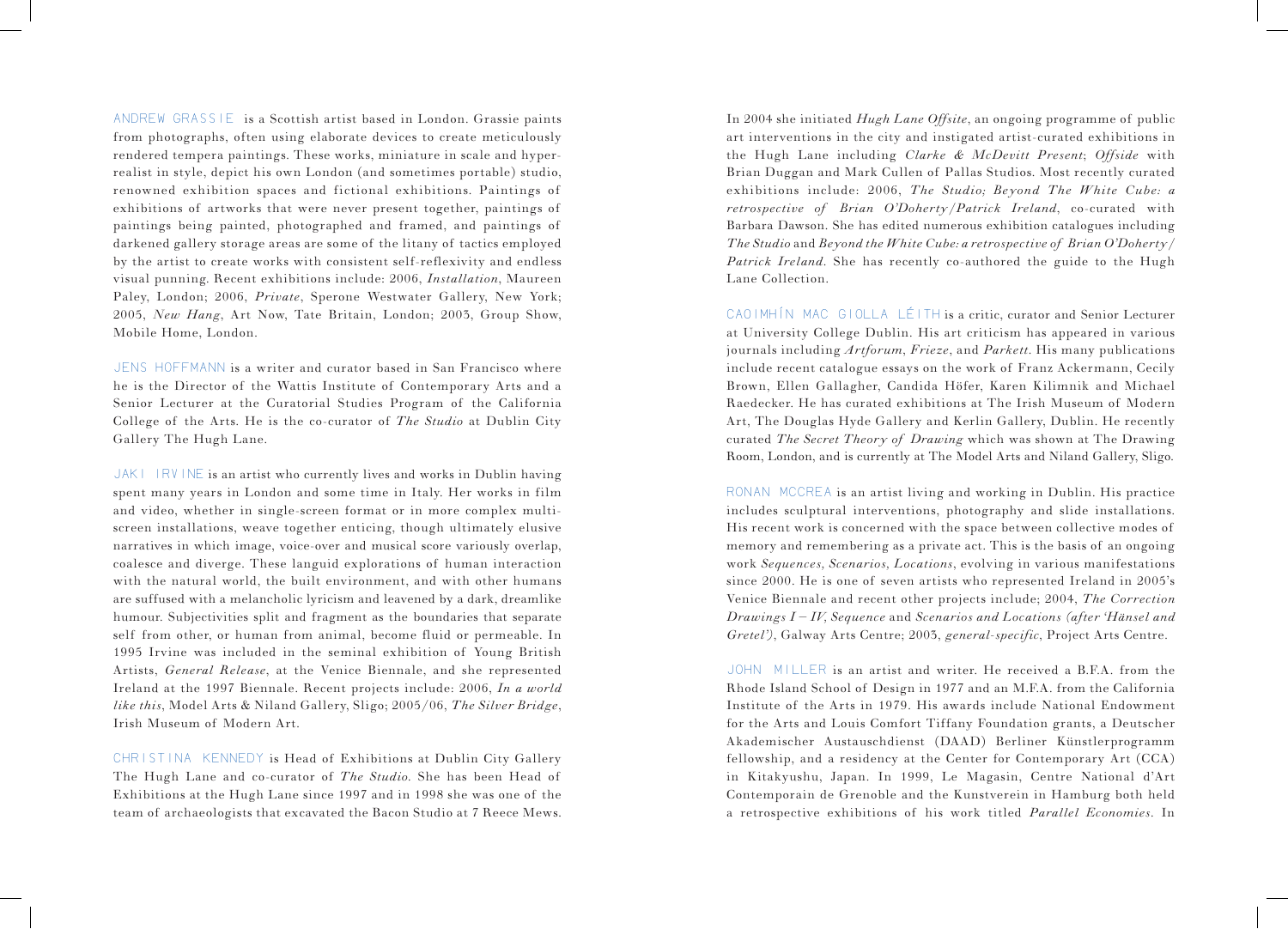2000, JRP Editions in Geneva and the Consortium in Dijon jointly published a collection of his criticism, *The Price Club: Selected Writings 1977 – 1998.*

HENK SLAGER studied philosophy, art history and general literature. He is Dean of the Utrecht Graduate School of Visual Art and Design and Professor of Artistic Research. He is a tutor in the postgraduate Curatorial Training Program of De Appel Foundation, Amsterdam.

MICK WILSON is currently Head of Research & Postgraduate Development at the NCAD (since 2005), having previously been MA and BA Co-ordinator in Visual Arts Practices at IADT, Dun Laoghaire (1998 – 2004). Having trained initially as both an artist and art historian, he has contributed to the development of a range of postgraduate and research initiatives across art, design, emergent technologies, and critical theory.

JON WOOD specialises in twentieth-century and contemporary sculpture, with a particular interest in the changing status and function of the artist's studio, the relationship between sculpture, photography and film, and the artist interview. He completed his doctorate at the Courtauld Institute and works at the Henry Moore Institute in Leeds where he coordinates the research programme and curates exhibitions. He is also an Associate Lecturer at Leeds University, where he teaches on the MA in Art History. He curated the large exhibition *Close Encounters: The Sculptor's Studio in the Age of the Camera* at the HMI in 2001 and has written widely on the artist's studio, looking at its forms and meanings across the last century and into the present through the examples of many artists and practices, from Moore, Giacomettti, Picasso and Brancusi, to Tony Cragg, Phyllida Barlow, Mike Nelson, Richard Venlet and Jan de Cock. He is the editor (with Alex Potts and David Hulks) of the recently published *Modern Sculpture Reader*, an anthology of twentieth-century critical writing on sculpture.

KAREN WRIGHT was born in the United States and studied History of Art in both the U.S. and England. She established and ran the Hobson Gallery in Cambridge, England and edited two publications *Penguin Book of Art Writing* and *Writers on Artists*. In 1997 she co-founded *Modern Painters* with the late Peter Fuller. On Fuller's death in 1990 she took over as *Modern Painters'* editor until 2006 when she became Editor at Large. She writes regularly for Bloomberg Financial Services web site

and for various publications including *The Observer* Newspaper and *The Independent on Sunday* and is currently writing a book of interviews with artists and also a history of 20th Century Art for Random House, USA.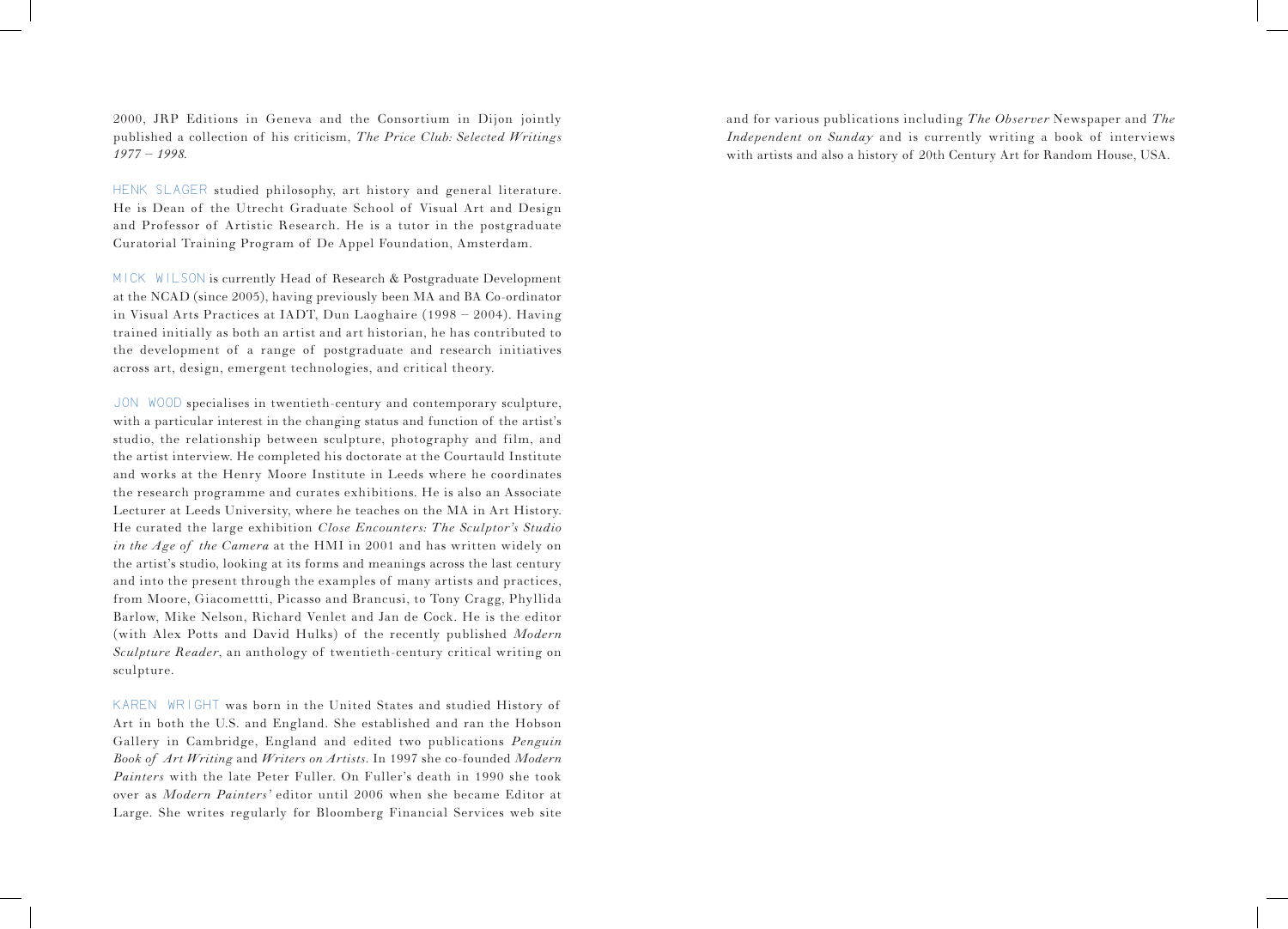# THE STUDIO 1 DECEMBER 2006 – 25 FEBRUARY 2007

Inspired by the presence of the studio of Francis Bacon, which is on permanent view at the Dublin City Gallery The Hugh Lane, *The Studio*  sets out to investigate the role, the idea and function of the artist's studio as the main space of activity in the making and production of art.

Artists: John Baldessari, Daniel Buren, Thomas Demand, Gerard Byrne, Urs Fischer, Peter Fischli/David Weiss, Isa Genzken, Andrew Grassie, Martin Kippenberger, Paul McCarthy, Bruce Nauman, Perry Ogden, Martha Rosler, Dieter Roth, Frances Stark, Wolfgang Tillmans, Ian Wallace and Andy Warhol.

The concept of the studio has long captivated audiences with its associations of unbridled creativity, freedom from convention, bohemian lifestyle and struggle for success. *The Studio* offers an in-depth examination of the historic and contemporary role and function of the studio for artists. What does the studio mean for artists today whose creative production is based on ideas and process and for whom the notion of the permanency of the artwork is often redundant? Addressing this subject provides fascinating insights into art in the contemporary environment and the role and activities of the artist within those structures, social, economic and political, which inform society locally and globally.

*The Studio* will look into the changes that the idea of the studio has encountered over the last decades and asks whether or not the studio is in fact still the main sphere of creative production for artists at a moment when art has become increasingly idea-based and less dependent on the notion of skill.

*The Studio* is curated by Jens Hoffmann, Director, Wattis Institute for Contemporary Arts, San Francisco, and Christina Kennedy, Head of Exhibitions, Dublin City Gallery The Hugh Lane.

#### FLOORPLAN

#### FIRST FLOOR



#### ARTISTS IN THE EXHIBITION

| Ol Daniel Buren        | 04 John Baldessari 07 Thomas Demand |                   | 10 Dieter Roth   |
|------------------------|-------------------------------------|-------------------|------------------|
| Windows on facade      | lan Wallace                         | Isa Genzken       | II Bruce Nauman  |
| 02 Frances Stark       | 05 Andy Warhol                      | Wolfgang Tillmans | 12 Fischli/Weiss |
| 03 Martin Kippenberger | 06 Gerard Byrne                     | 08 Martha Rosler  | 13 Perry Ogden   |
| Paul McCarthy          | Urs Fischer                         | 09 Andrew Grassie | 14 Francis Bacon |
|                        |                                     |                   | Studio           |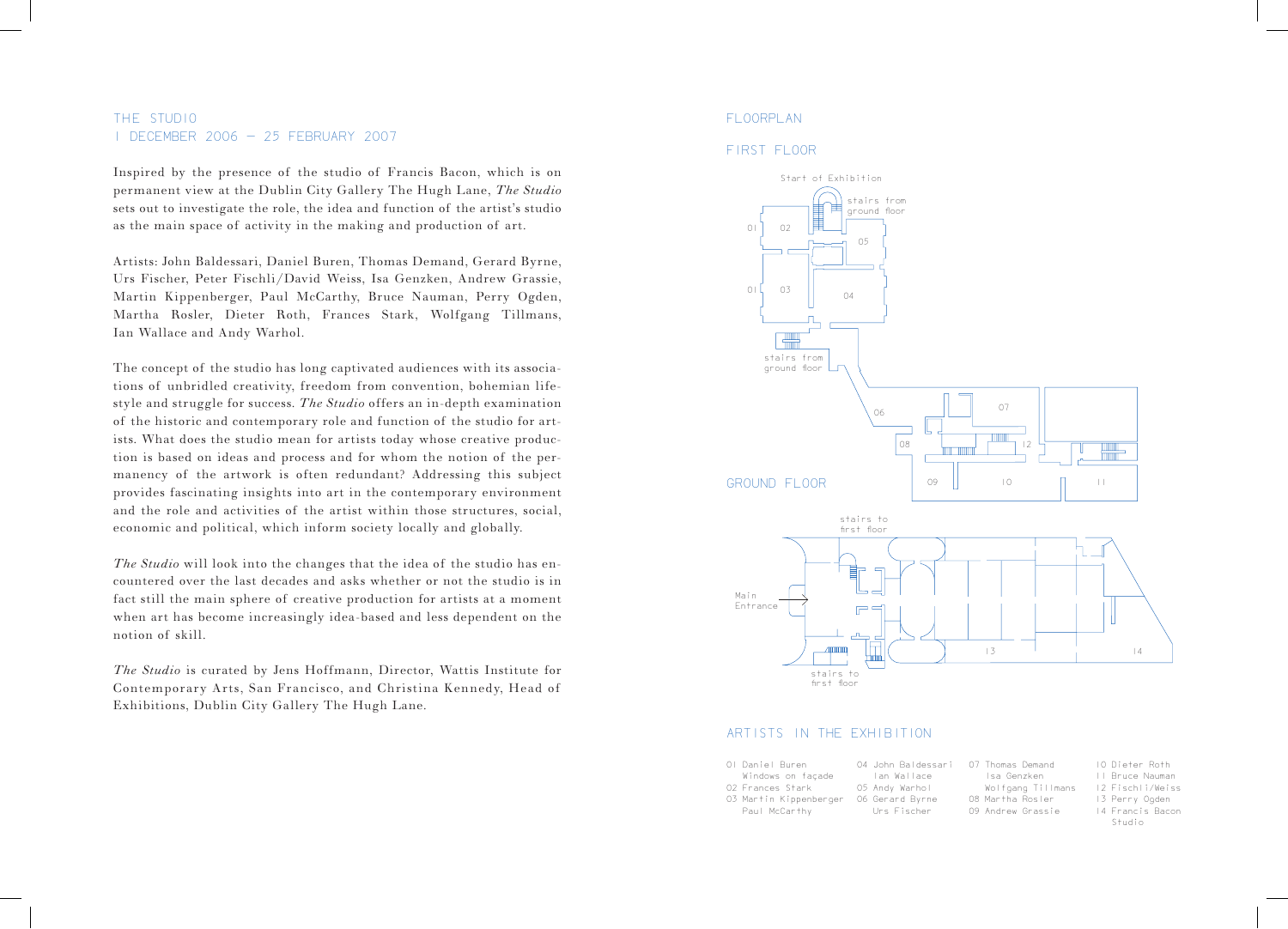#### THE STUDIO - CATALOGUE

A 130 page fully illustrated publication is now available.

Published on the occasion of the exhibition at Dublin City Gallery The Hugh Lane, *The Studio* features installation photographs of the exhibition, statements from the participating artists, essays by the curators Jens Hoffmann and Christina Kennedy, Daniel Buren's 1970/71 text 'The Function of the Studio' with a 2006 revisit along with a special appearance by Douglas Gordon.

For further information or to place an order contact the gallery's bookshop www.nobleandbeggarmanbooks.com or contact www.artdata.co.uk



### INSIDE THE STUDIO

As part of *The Studio* a number of studio visits are organised for the public to experience the studios of artists living and working in Dublin; Niamh O'Malley, Patrick Hall, Mark Cullen, Brian Duggan, Garrett Phelan, Fergus Byrne, Declan Clarke, Sarah Pierce, Mark Garry, Finola Jones, Lee Welch and Fergus Martin.

For further information see www.hughlane.ie

### ALL IRELAND STU DIO NETWORK

In December 2006, a number of studios from the visual arts sector met informally to explore the idea of establishing a studio network. At the meeting, there was unanimous support for the idea and a date was agreed to formally create a network of artists' studios from the north, south, east and west of Ireland.

On February 10 2007 at 1pm the All Ireland Studio Network will be officially launched at the Irish Museum of Modern Art. The networks' primary intention at this time is to develop a web based information network for artists' studios.

For further information or if you would like to attend the February 10 meeting please contact: Giuliana Rocca at Broadstone Studios 01 830 1428 or  $contact(\overline{a})$ broadstonestudios.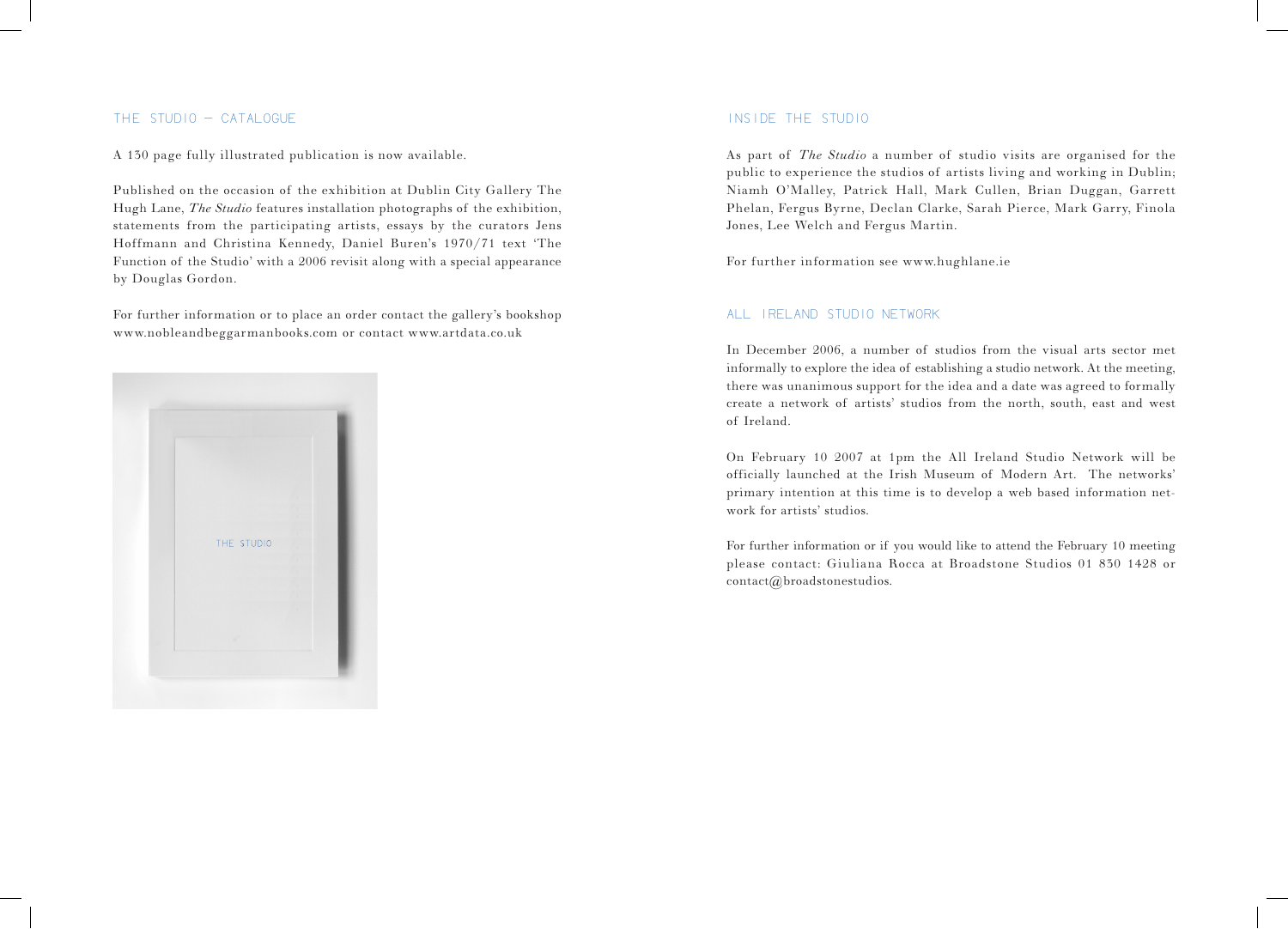#### THE NATIONAL COLLEGE OF ART AND DESIGN

The National College of Art and Design occupies a unique position in art and design education in Ireland. It offers the largest range of art and design degrees in the State at undergraduate and postgraduate level. In the past many of the most important Irish artists, designers and art teachers have studied or taught in the College. It has long been the central and most important art and design educational institution in Ireland. NCAD is very committed to fostering research-based dialogue across art and design practice with both academic and non-academic agencies. We especially welcome this opportunity to collaborate with the Hugh Lane and the National Sculpture Factory on this timely and important symposium.

The National College of Art and Design 100 Thomas Street Dublin 8 t:+ 353 1 6364200 w: www.ncad.ie



#### THE NATIONAL SCULPTURE FACTORY

The National Sculpture Factory was founded in 1989 to provide safe and large-scale working spaces for sculptors. It has grown into one of Ireland's most important arts organisations with a significant national and international reputation for promoting visual culture and creating debate about the built environment. It also has a long track-record in staging large-scale conferences with a national profile. In 2002 it presented a major conference, 'Designing Cities' and its most significant and largest project to date was Cork Caucus (www.corkcaucus.org), a project exploring art, culture and social change, which took place during Cork's tenure as Capital of Culture in 2005.

National Sculpture Factory Albert Road nationalsculpturefactory Cork City Ireland t: +353 21 4314353 e: info@nationalsculpturefactory.com w: www.nationalsculpturefactory.com



#### BEYOND THE STUDIO

Published on the occasion of *Beyond the Studio* symposium on the 8 and 9 February 2007, organised by Dublin City Gallery The Hugh Lane, the National College of Art and Design, Dublin and The National Sculpture Factory, Cork.

The organisers of *Beyond the Studio* would like to thank everyone who has made this event possible especially the exhibiting artists, in particular Daniel Buren, Gerard Byrne, Andrew Grassie, the board of Dublin City Gallery The Hugh Lane, the board of the National Sculpture Factory, Cork and the board of the National College of Art and Design, Dublin.

#### ORGANISING COMMITTEE

Gerard Byrne, Tara Byrne, Barbara Dawson, Sinead Halkett, Jens Hoffmann, Georgina Jackson, Christina Kennedy, Declan Long, Caoimhín Mac Giolla Léith and Mick Wilson.

# GRAPHIC DESIGN

APFEL (A Practice For Everyday Life)

Dublin City Gallery The Hugh Lane Charlemont House, Parnell Square North, Dublin 1 T: +353 222 5550, www. hughlane. ie